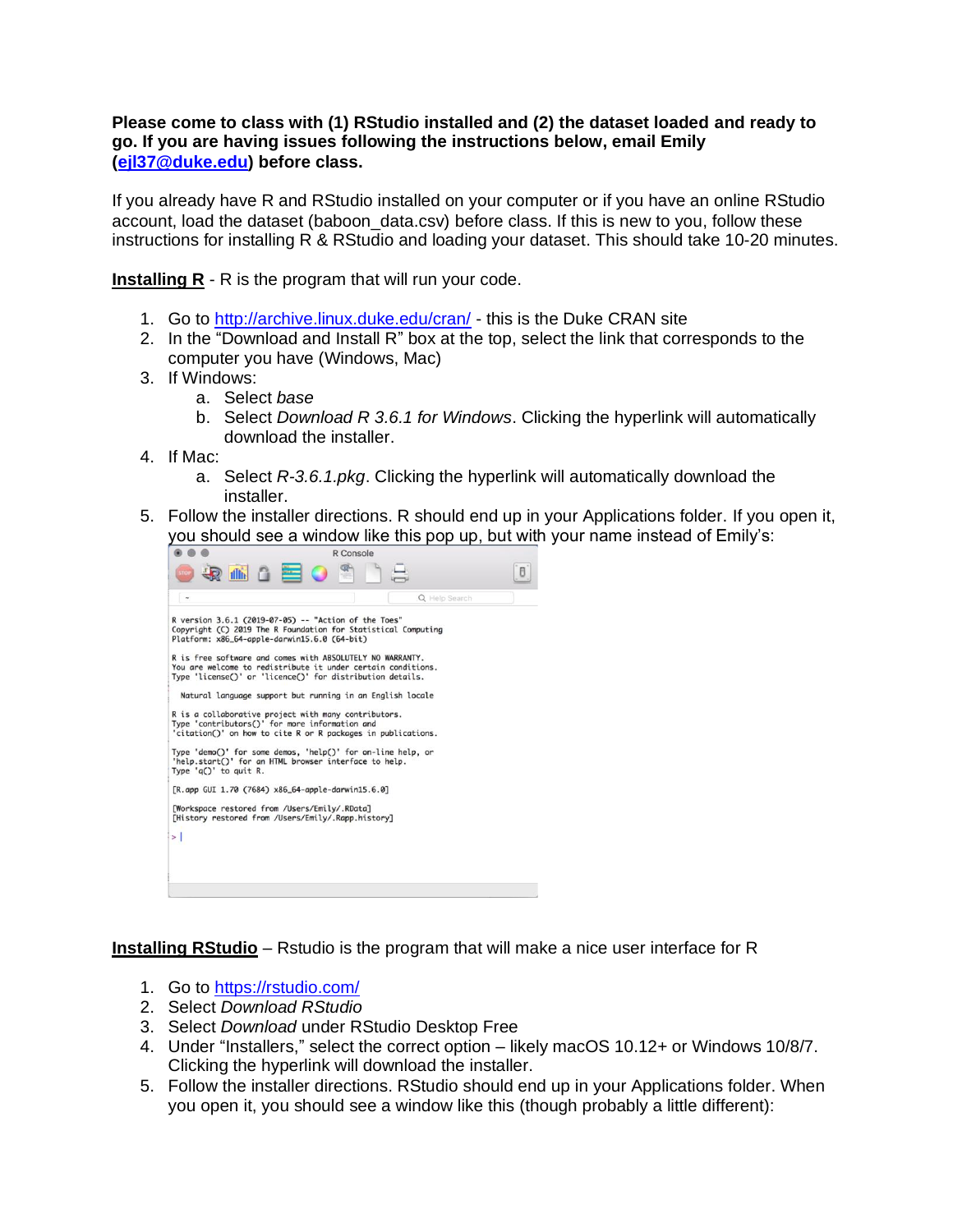| Go to file/function<br>- Addins -<br>œ<br><b>Environment History Connections</b><br>$\Box$<br>$-1$ $\otimes$<br>Import Dataset v<br>Î<br>Global Environment +<br>$\alpha$<br>R version 3.6.1 (2019-07-05) -- "Action of the Toes"<br>Data<br>Copyright (C) 2019 The R Foundation for Statistical Computing<br>0 ui<br>List of 3<br>Platform: x86_64-apple-darwin15.6.0 (64-bit)<br>Functions<br>R is free software and comes with ABSOLUTELY NO WARRANTY.<br>function (input, output)<br>server<br>You are welcome to redistribute it under certain conditions.<br>Type 'license()' or 'licence()' for distribution details.<br>Natural language support but running in an English locale<br>R is a collaborative project with many contributors.<br>Type 'contributors()' for more information and<br>'citation()' on how to cite R or R packages in publications.<br>Type 'demo()' for some demos, 'help()' for on-line help, or<br>'help.start()' for an HTML browser interface to help.<br>Type $'q()'$ to quit R.<br>Packages Help Viewer<br>Plots<br><b>Files</b><br>[Workspace loaded from ~/.RData]<br>○ ●   ● Zoom   <del>四</del> Export -   ◎   ■ | $\bullet$<br>$\circledcirc$<br><b>RStudio</b> |  |                                      |
|-------------------------------------------------------------------------------------------------------------------------------------------------------------------------------------------------------------------------------------------------------------------------------------------------------------------------------------------------------------------------------------------------------------------------------------------------------------------------------------------------------------------------------------------------------------------------------------------------------------------------------------------------------------------------------------------------------------------------------------------------------------------------------------------------------------------------------------------------------------------------------------------------------------------------------------------------------------------------------------------------------------------------------------------------------------------------------------------------------------------------------------------------------------|-----------------------------------------------|--|--------------------------------------|
|                                                                                                                                                                                                                                                                                                                                                                                                                                                                                                                                                                                                                                                                                                                                                                                                                                                                                                                                                                                                                                                                                                                                                             |                                               |  | R Project: (None) +                  |
|                                                                                                                                                                                                                                                                                                                                                                                                                                                                                                                                                                                                                                                                                                                                                                                                                                                                                                                                                                                                                                                                                                                                                             | Console Terminal x                            |  | $\Box$                               |
|                                                                                                                                                                                                                                                                                                                                                                                                                                                                                                                                                                                                                                                                                                                                                                                                                                                                                                                                                                                                                                                                                                                                                             |                                               |  | $\equiv$ List $\star$ $\mid$ $\odot$ |
|                                                                                                                                                                                                                                                                                                                                                                                                                                                                                                                                                                                                                                                                                                                                                                                                                                                                                                                                                                                                                                                                                                                                                             |                                               |  |                                      |
|                                                                                                                                                                                                                                                                                                                                                                                                                                                                                                                                                                                                                                                                                                                                                                                                                                                                                                                                                                                                                                                                                                                                                             |                                               |  |                                      |
|                                                                                                                                                                                                                                                                                                                                                                                                                                                                                                                                                                                                                                                                                                                                                                                                                                                                                                                                                                                                                                                                                                                                                             |                                               |  | $\mathcal{O}_k$                      |
|                                                                                                                                                                                                                                                                                                                                                                                                                                                                                                                                                                                                                                                                                                                                                                                                                                                                                                                                                                                                                                                                                                                                                             |                                               |  |                                      |
|                                                                                                                                                                                                                                                                                                                                                                                                                                                                                                                                                                                                                                                                                                                                                                                                                                                                                                                                                                                                                                                                                                                                                             |                                               |  | 国                                    |
|                                                                                                                                                                                                                                                                                                                                                                                                                                                                                                                                                                                                                                                                                                                                                                                                                                                                                                                                                                                                                                                                                                                                                             |                                               |  |                                      |
|                                                                                                                                                                                                                                                                                                                                                                                                                                                                                                                                                                                                                                                                                                                                                                                                                                                                                                                                                                                                                                                                                                                                                             |                                               |  |                                      |
|                                                                                                                                                                                                                                                                                                                                                                                                                                                                                                                                                                                                                                                                                                                                                                                                                                                                                                                                                                                                                                                                                                                                                             |                                               |  |                                      |
|                                                                                                                                                                                                                                                                                                                                                                                                                                                                                                                                                                                                                                                                                                                                                                                                                                                                                                                                                                                                                                                                                                                                                             |                                               |  |                                      |
|                                                                                                                                                                                                                                                                                                                                                                                                                                                                                                                                                                                                                                                                                                                                                                                                                                                                                                                                                                                                                                                                                                                                                             |                                               |  |                                      |
|                                                                                                                                                                                                                                                                                                                                                                                                                                                                                                                                                                                                                                                                                                                                                                                                                                                                                                                                                                                                                                                                                                                                                             |                                               |  |                                      |
|                                                                                                                                                                                                                                                                                                                                                                                                                                                                                                                                                                                                                                                                                                                                                                                                                                                                                                                                                                                                                                                                                                                                                             |                                               |  |                                      |
|                                                                                                                                                                                                                                                                                                                                                                                                                                                                                                                                                                                                                                                                                                                                                                                                                                                                                                                                                                                                                                                                                                                                                             |                                               |  |                                      |
|                                                                                                                                                                                                                                                                                                                                                                                                                                                                                                                                                                                                                                                                                                                                                                                                                                                                                                                                                                                                                                                                                                                                                             |                                               |  |                                      |
|                                                                                                                                                                                                                                                                                                                                                                                                                                                                                                                                                                                                                                                                                                                                                                                                                                                                                                                                                                                                                                                                                                                                                             |                                               |  | $\Box$                               |
|                                                                                                                                                                                                                                                                                                                                                                                                                                                                                                                                                                                                                                                                                                                                                                                                                                                                                                                                                                                                                                                                                                                                                             |                                               |  |                                      |
|                                                                                                                                                                                                                                                                                                                                                                                                                                                                                                                                                                                                                                                                                                                                                                                                                                                                                                                                                                                                                                                                                                                                                             |                                               |  |                                      |
|                                                                                                                                                                                                                                                                                                                                                                                                                                                                                                                                                                                                                                                                                                                                                                                                                                                                                                                                                                                                                                                                                                                                                             |                                               |  |                                      |
|                                                                                                                                                                                                                                                                                                                                                                                                                                                                                                                                                                                                                                                                                                                                                                                                                                                                                                                                                                                                                                                                                                                                                             |                                               |  |                                      |
|                                                                                                                                                                                                                                                                                                                                                                                                                                                                                                                                                                                                                                                                                                                                                                                                                                                                                                                                                                                                                                                                                                                                                             |                                               |  |                                      |
|                                                                                                                                                                                                                                                                                                                                                                                                                                                                                                                                                                                                                                                                                                                                                                                                                                                                                                                                                                                                                                                                                                                                                             |                                               |  |                                      |
|                                                                                                                                                                                                                                                                                                                                                                                                                                                                                                                                                                                                                                                                                                                                                                                                                                                                                                                                                                                                                                                                                                                                                             |                                               |  |                                      |
|                                                                                                                                                                                                                                                                                                                                                                                                                                                                                                                                                                                                                                                                                                                                                                                                                                                                                                                                                                                                                                                                                                                                                             |                                               |  |                                      |
|                                                                                                                                                                                                                                                                                                                                                                                                                                                                                                                                                                                                                                                                                                                                                                                                                                                                                                                                                                                                                                                                                                                                                             |                                               |  |                                      |
|                                                                                                                                                                                                                                                                                                                                                                                                                                                                                                                                                                                                                                                                                                                                                                                                                                                                                                                                                                                                                                                                                                                                                             |                                               |  |                                      |
|                                                                                                                                                                                                                                                                                                                                                                                                                                                                                                                                                                                                                                                                                                                                                                                                                                                                                                                                                                                                                                                                                                                                                             |                                               |  |                                      |
|                                                                                                                                                                                                                                                                                                                                                                                                                                                                                                                                                                                                                                                                                                                                                                                                                                                                                                                                                                                                                                                                                                                                                             |                                               |  |                                      |
|                                                                                                                                                                                                                                                                                                                                                                                                                                                                                                                                                                                                                                                                                                                                                                                                                                                                                                                                                                                                                                                                                                                                                             |                                               |  |                                      |
|                                                                                                                                                                                                                                                                                                                                                                                                                                                                                                                                                                                                                                                                                                                                                                                                                                                                                                                                                                                                                                                                                                                                                             |                                               |  |                                      |
|                                                                                                                                                                                                                                                                                                                                                                                                                                                                                                                                                                                                                                                                                                                                                                                                                                                                                                                                                                                                                                                                                                                                                             |                                               |  |                                      |

- 6. In the Console window, after the >, try typing something simple like 2+2. Press Enter.
- 7. Select the top left button that looks like a small white rectangle with a green and white plus sign in the corner (circled in red above). It will open up a new script. Try typing 2+2 into that script. To run that line of code, either click the Run button (circled in red below) or press Command+Enter (Mac) or Control+Enter (Windows).

| $\bullet\bullet\bullet$                         |                     | <b>RStudio</b>                                                                 |                                   |           |                            |                     |
|-------------------------------------------------|---------------------|--------------------------------------------------------------------------------|-----------------------------------|-----------|----------------------------|---------------------|
|                                                 | <b>B</b> - Addins - |                                                                                |                                   |           |                            | R Project: (None) + |
| $\bullet$ Untitled 1* $\times$                  |                     | $\Box$                                                                         | Environment History Connections - |           |                            |                     |
| (□□) a   日 □ Source on Save   Q, <i>米</i> -   □ |                     | $\rightarrow$ $\rightarrow$ Source $\rightarrow$ $\equiv$<br>$\rightarrow$ Run | → 日 nport Dataset - < 三 List -    |           |                            |                     |
| $1 \quad 2+2$                                   |                     |                                                                                | Global Environment v Q            |           |                            |                     |
| $\overline{2}$                                  |                     |                                                                                | Data                              |           |                            |                     |
|                                                 |                     |                                                                                | <b>Oui</b>                        | List of 3 |                            | $\alpha$            |
|                                                 |                     |                                                                                | Functions                         |           |                            |                     |
|                                                 |                     |                                                                                | server                            |           | function (input, out B     |                     |
| (Top Level) ≑<br>2:1                            |                     | R Script ≑                                                                     | <b>Files</b><br><b>Export - O</b> |           | Plots Packages Help Viewer |                     |
| <b>Terminal</b> $\times$<br><b>Console</b>      |                     | $\Box$                                                                         |                                   |           |                            |                     |
| $-1 \otimes$                                    |                     | -9                                                                             |                                   |           |                            |                     |
| $> 2+2$<br>$[1] 4$<br>$> 2+2$<br>$[1] 4$<br>≻⊹  |                     |                                                                                |                                   |           |                            |                     |

8. You're ready to load the dataset!

**Loading your datasets** – Introducing RStudio to the .csv file

1. Download the two .csv files that we emailed you (*baboon\_data.csv and baboon\_data\_2.csv*).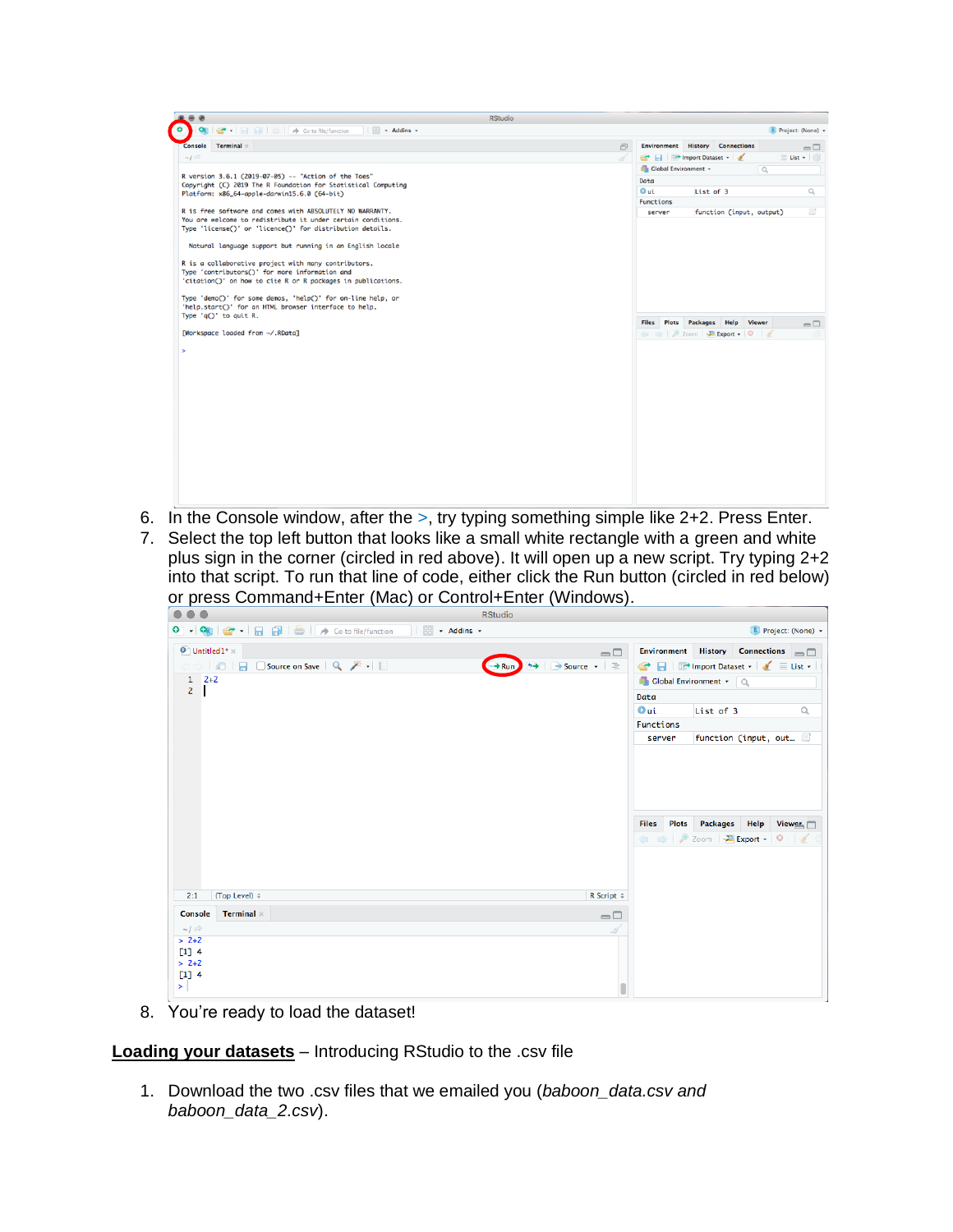- 2. Save the files in an easy-to-find folder, such as your Desktop. Make sure the name is exactly as written: baboon\_data.csv and baboon\_data\_2.csv
- 3. Open RStudio
- 4. In the bottom right corner (highlighted in red below), click on the tab on the top that says *Files*.
- 5. Click on *Desktop* (which is where your data file is).
- 6. Click *More*, and in the drop-down menu select *Set as Working Directory.* (Yellow oval below)
- 7. After you do that, the console will have added a line that says something like *setwd("~/Desktop").* That's good! To read in the file, RStudio needs to know which folder to look in. This folder is called the working directory, and you just set the working directory to your Desktop.
	- a. If that's not working, see the troubleshooting tip at the end of this document.
- 8. Now, load the data! In your script in RStudio (top left window in the picture), type the following:

bab = read.csv("baboon\_data.csv")  $bab2 = read.csv("baboon data 2.csv")$ Highlight the lines and press *Run*.

- 9. If it worked, you'll see bab and bab2 show up in Global Environment (top right window).
- 10. To make extra sure, type the line below and *Run*. This will tell you how many rows of data there are, and it should spit out 843 in the Console (bottom left window): nrow(bab)
- 11. If that didn't work, see below for an alternate routes. You can also try a bit of googling or re-tracing. **If you're still having trouble, email Emily (see email at top of document) to make sure you're ready to go for class on Wednesday**.



## **Troubleshooting: Loading your dataset**

Trouble setting the working directory or loading the dataset? Try a direct import: